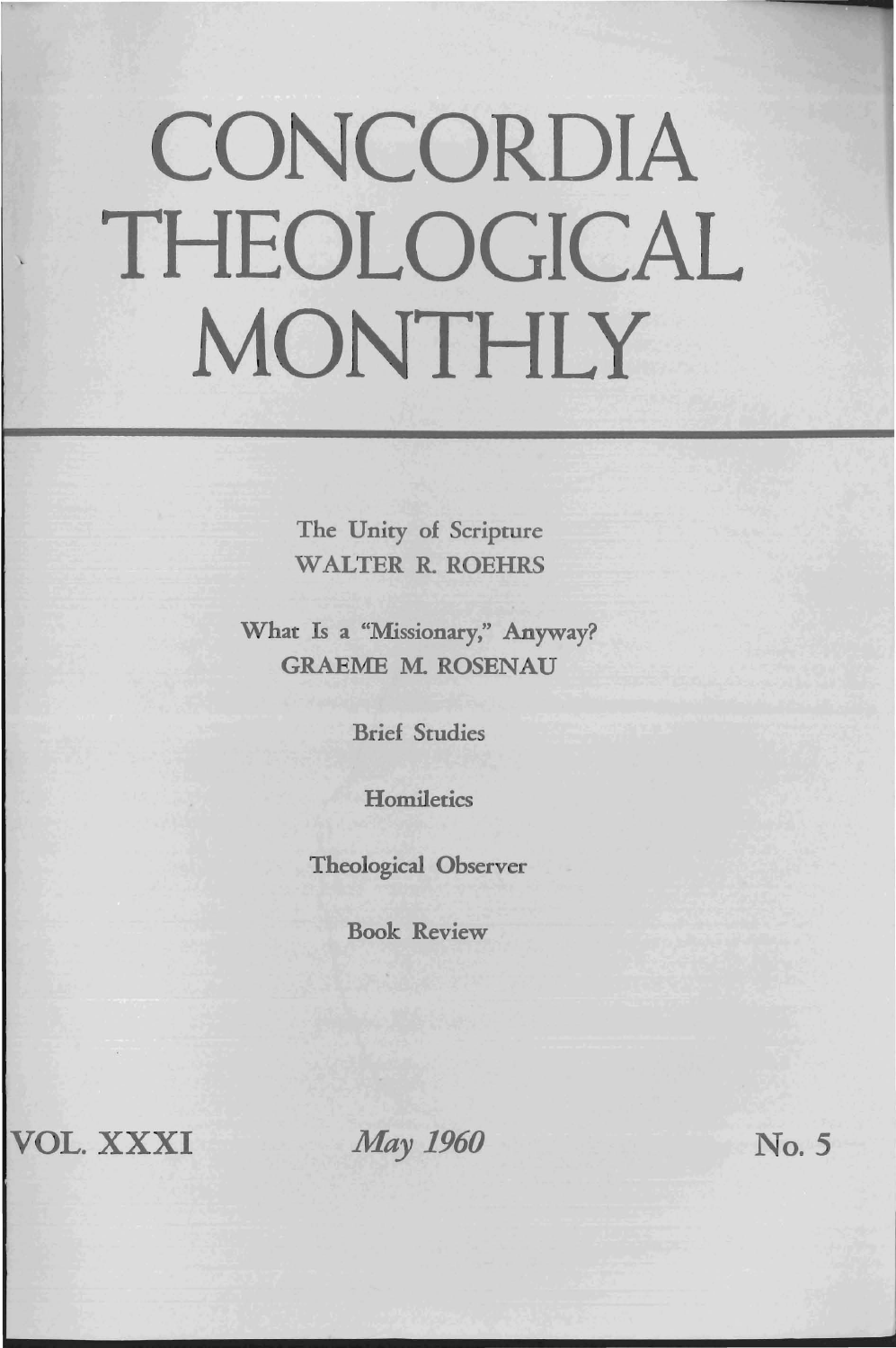## BRIEF STUDIES

## *THE GOSPEL ACCORDING TO THOMAS.*  By A. Guillaumont, Henri-Charles Puech, Gilles Quispel, Walter Till and Yassah 'Abd al-Masih. New York: Harper & Brothers, 1959. vii  $+$  62 pages. Cloth. \$2.00.

About the year 1945 some farmers near Nag Hammadi on the east side of the Nile came across a huge collection of manuscripts, mostly Gnostic in origin. Thirteen of these finally made their way into the hands of competent scholars and were found to contain 48 books in varying degrees of preservation. One of these manuscripts is called the Jung Codex, in honor of Carl Gustav Jung, the famous Swiss psychologist. One of the four texts in this codex was published in a sumptuous edition in Zurich (1956), under the title *Evangelium veritatis,* ed. Michel Malinine, Henri-Charles Puech and Gilles Quispel. Portions of two other codices comprising five documents were published in 158 plates in *Coptic Gnostic Papyri in the*  Coptic Museum at Old Cairo, I, ed. Pahor Labib (Cairo, 1956). Included in these photographs was a reproduction of the selfstyled Gospel of Thomas (GT), not to be confused with the apocryphal infancy gospel.1 Since experts in Coptic are extremely scarce, the contents of these plates went largely unnoticed in this country.

At first it was planned to publish a detailed commentary along with the Coptic text and translation of GT, but to avoid further delay and, we suspect, to exploit public interest, it was determined to publish the edition under review, consisting only of the Coptic text and a translation. The commentary will follow at a later date.

The contents of this volume are not altogether new to the scholars of the New Testament. Already in 1952 Professor Puech

observed that passages in GT were quite similar to sayings extant in papyri which had been discovered at Oxyrhynchus in 1897 and 1903 by Bernard P. Grenfell and Arthur S. Hunt.<sup>2</sup> Despite the differences between the two sets of sayings, it is quite apparent from a comparison of the Coptic with the Greek of the Oxyrhynchus Papyri that the emendations proposed by scholars for the fragmentary Greek text shot rather wide of the mark.

The title of the newly published work, which is a literal rendering of the last two lines of the Coptic text, is misleading. This "Gospel" is not a gospel in the canonical sense but rather a collection of 114 sayings, allegedly written by Thomas the apostle and introduced almost invariably by the formula "And Jesus said." The ascription to Thomas is evidently a pseudepigraphical device designed to secure apostolic sanction for the Gnostic thoughts advanced in the work. The codex, according to the editors, is probably to be dated in the late fourth or early fifth century A. D. and is a translation of a work which seems to have first been published in Greek about 140 A. D. Johannes Leipoldt, however, thinks that the original text was written in the fourth century, but was based on materials written before the synoptists had assumed canonical status, that is, before 200 A.D.3

Although the text offers little of theological value beyond the material it shares with the New Testament, GT has some significance for the possible light it may shed on Gospel origins. The newly discovered text has, it is

<sup>1</sup> See Montague Rhodes James, *The Apocryphal New Testament* (Oxford, 1955), pp. 14 to  $16; 49 - 70.$ 

<sup>2 &</sup>quot;The Jung Codex and the Other Documents from Nag Hammadi," in *The lung Codex: A Newly Recovered Gnostic Papyrus,* trans. and ed. F. L. Cross (London and New York, 1955), pp. 21 f.

<sup>3</sup> See "Ein Neues Evangelium? Das koptische Thomasevangelium iibersetzt und besprochen," *Theologische Literaturzeitung,* LXXXIII, No.7 (July 1958), col. 494.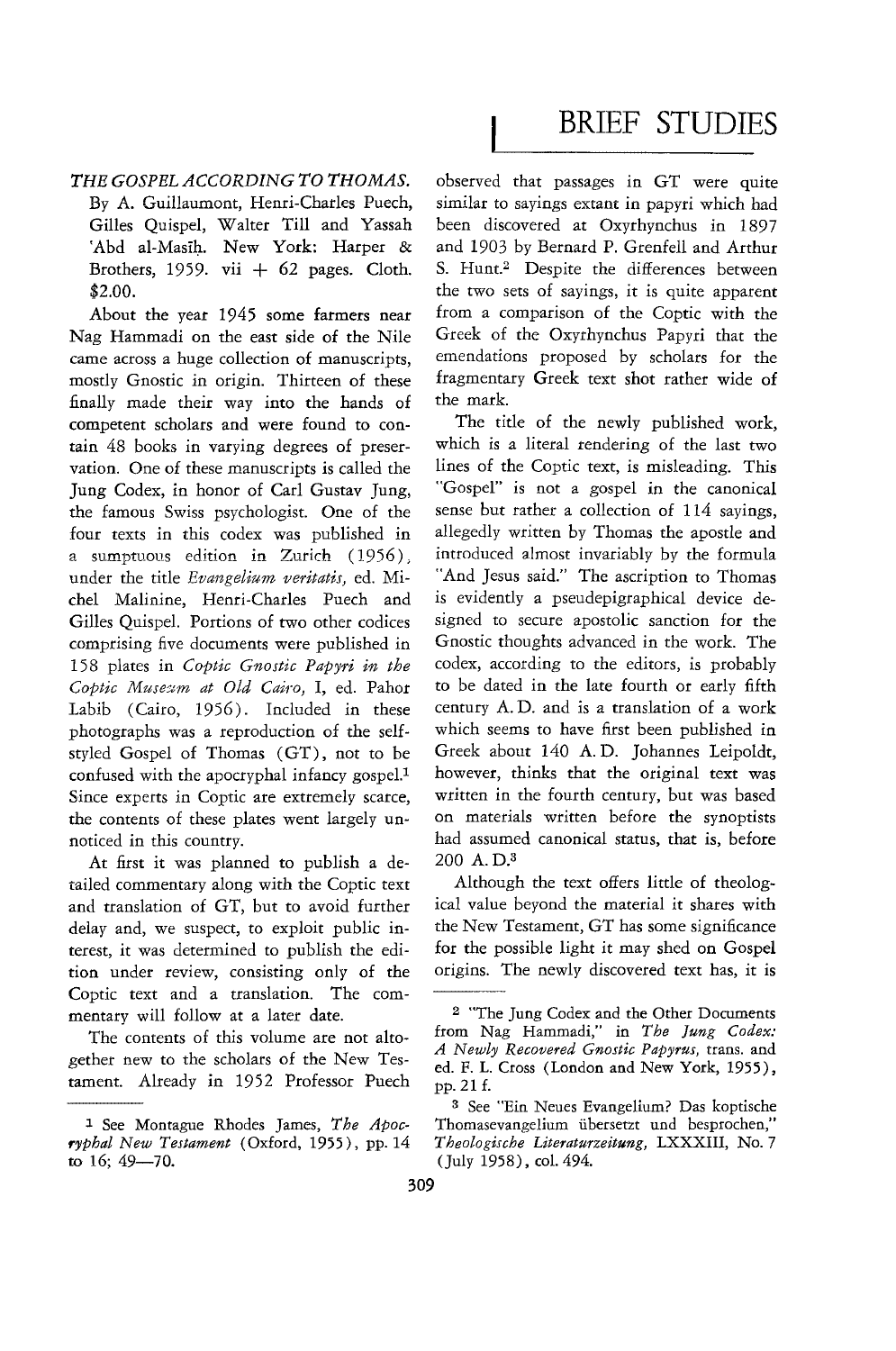true, much in common with the synoptists, proportionately less with the Fourth Gospel, but if source-critical methodology is to have any validity, the absence of any consistent pattern of verbal or thought correspondence would seem to point to literary independence and to the use of a very early Gospel tradition differing from our canonical gospels.4 Thus logion 47 observes that the new wineskins *spoil* the wine and completely alters the patching procedure criticized in Mark 2: 21 and parallels. In logion 63 the rich man plans to use his financial resources to increase his production capacity, whereas in Luke 12:16-21 the farmer is in the first hours of retirement. See also the interesting variations in the parable of the disappointed host, logion 64. In logion 107 Jesus says to the lost sheep: "I love thee more than  $[\pi \alpha \varrho \dot{\alpha}]$ ninety-nine." Moreover, rarely (see logion 32 and 33) do two or more synoptic sayings appear in the same sequence as they are found in the canonical gospels. Thus logion 47 inverts the order followed by the synoptists by putting the saying on the wineskins first (see also logion 45). Gnostic interests alone do not account for all these variations.

Gilles Quispel, to whom the world is in debt for his pioneering efforts on this and other Gnostic texts, is convinced that GT reflects a Jewish-Christian rather than a Hellenistic milieu. He has sought to trace the line of dependence to the fragmentary and apocryphal Gospel to the Hebrews.5 While

5 "Some Remarks on the Gospel of Thomas," *New Testament Studies,* V, 4 (July 1959),

this alleged literary dependence is questionable in view of the fact that the Gospel to the Hebrews was designed as a complete Gospel and GT consists merely of sayings, the Jewish-Christian provenance of the text underlying the Gnostic work is indicated in at least 30 logia which, according to Quispel (p. 282), preserve traces of their Aramaic origin. (The Gnostic sect itself displays little affection for the Jews [see logion 43}). In logion 9, the parable of the sower, e. g., it is stated that "some [seeds] fell on the road." Mark's rendering, followed by Matthew and Luke, states that the seed fell alongside the road. An Aramaic phrase צֵל אוּרְחָא , suggests Quispel, is behind the variation.<sup>6</sup> The Aramaic expression can mean either "on" or "beside the road." The Gnostic rendering then may very well take us back to a form of the saying which antedates that in the synoptists. The fact that the explanation of the parable is lacking in GT would tend to encourage such a conclusion.

The implications of such findings for synoptic source criticism should require no further elucidation. In the event that GT's independence of the synoptists should be conclusively demonstrated, form historians will be certainly forced to reappraise their reconstruction of Gospel origins, for we find "hellenized" synoptic sayings in a strongly independent and very early Jewish-Christian tradition. The likelihood that the Christian community is responsible for the creation of

<sup>4</sup> This is the condusion reached by Claus-Hunno Hunzinger (SBLE meeting, December 1959); d. Leipoldt, col. 494. Robert M. Grant and David Noel Freedman, in *The Secret Sayings*  of *Jesus* (Garden City, N.Y., 1960), on the other hand, are inclined "to hold that Thomas made use of our gospels, selecting from them what he liked," but they grant the possibility that he made use also of traditions underlying the gospels, pp. 107 f.

 $276 - 290$ ; see p. 278. For the extant remains of the Gospel to the Hebrews see James, pp. 1-8.

<sup>6</sup> Pages 277 f. Charles Cutler Torrey's ob· servation *(The Four Gospels: A New Translation,* 2d ed. {New York and London, 1947}, p. 298) thus finds external support. The use of the word "throw" instead of "sow" in both GT and I Clement 24:5 not only suggests GT's independence of the synoptists, but in conjunction with other phenomena we have noted, also points to a strongly entrenched primitive tradition.